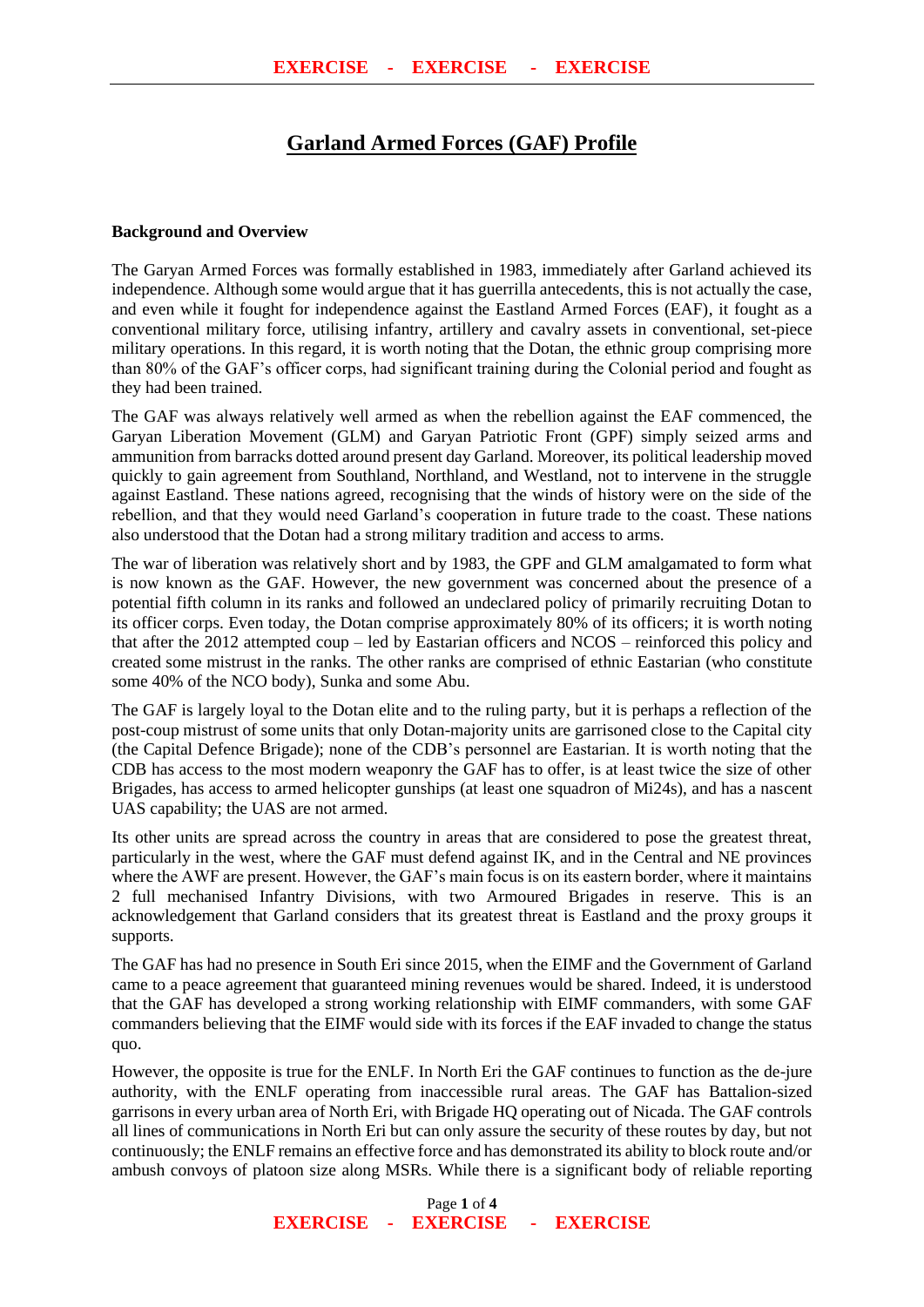indicating that some local GAF commanders cooperate with the ENLF in some areas, particularly in those that are located close to smuggling routes, the two groups remain generally opposed.

The arrival of the  $7<sup>th</sup>$  Continent Force to supervise the humanitarian ceasefire led to a significant reduction in clashes between the two, but low-level, localised clashes continue to occur, albeit infrequently.

Overall, the GAF is a relatively effective, conventional fighting force, trained to engage in a conventional war with Eastland. Multiple sources, including those from within the GAF report that GAF planning for either an offensive or defensive war against Eastland relies on having secure western and southern flanks, with its main military effort orientated towards Eastland, and a secondary military effort orientated north, if required. Consequently, the government of Garland's grand strategy incorporates maintaining and improving diplomatic, economic and military ties with Westland and Southland. The Government of Garland also aims to maintain instability in Northland, without ever allowing this instability to topple the government. This is so because Garland is concerned that Northland wishes to reclaim the territory it lost in the 1997 war with Garland. Northland understands the Garland could bring about its downfall in relatively short order by providing more significant support to the rebellion there. This moderates Northland's behaviour and deters military action; the government of Garland believes that Northland would only take direct action if it was sure that Eastland would prevail.

## **Recent and Significant Activity**

Throughout 2018, the GAF has remained outside EIMF territory, preferring to keep the group onside in case of a future conflict with the EAF. The GAF continues to garrison and train its troops in and around Kinea and Watiki.

The GAF continues to operate in the provinces of both North Eri and North, deploying one division in Sector North, and one division (minus) in North Eri. The humanitarian ceasefire has been breached approximately once per month, but these breaches have generally been at the tactical level, and have occurred as the GAF has attempted to project force into traditional ENLF heartland areas, where the group controls two Coltan mines.

In Sector west, the GAF continues to cooperate on cross-border operations with the Westland Armed Forces (WAF) and to engage in operations against IK.

#### **GAF - Profile**

|                     | <b>Total Strength</b> | Army   | <b>Navy (Riverine)</b> | Air force |
|---------------------|-----------------------|--------|------------------------|-----------|
| Active<br>Personnel | 88,000                | 85,000 | 2,000                  | $000$ .   |

The Garland Armed Forces (GAF) originated from the GLM and GPF military wings, while the GLM's political wing has been the dominant ruling party in Garland since independence. The GAF is composed of units amalgamating recruits from all ethnic backgrounds. The officer corps is 80% Dotan, 15% Sunka and 5% Eastarian. After the attempted coup in 2012, severe restrictions were placed on ethnic Eastarian officer candidates, including a 5% ceiling, although they comprise 34.5% of the population. 40% of the Non-Commissioned Officers (NCO) are Eastarian, most of whom would have been eligible for officer candidacy, prior to 2012. Approximately 85% of the force is illiterate, with the majority of enlisted recruits coming from economically inactive and impoverished backgrounds.

# **C2 and Organization**

The president is the commander-in-chief of the GAF. GAF has seven (7) Mechanised Infantry Divisions with one (1) Capital Defence Brigade. The Capital Defence Brigade is 85% DOTAN and 15% SUNKA.

> Page **2** of **4 EXERCISE - EXERCISE - EXERCISE**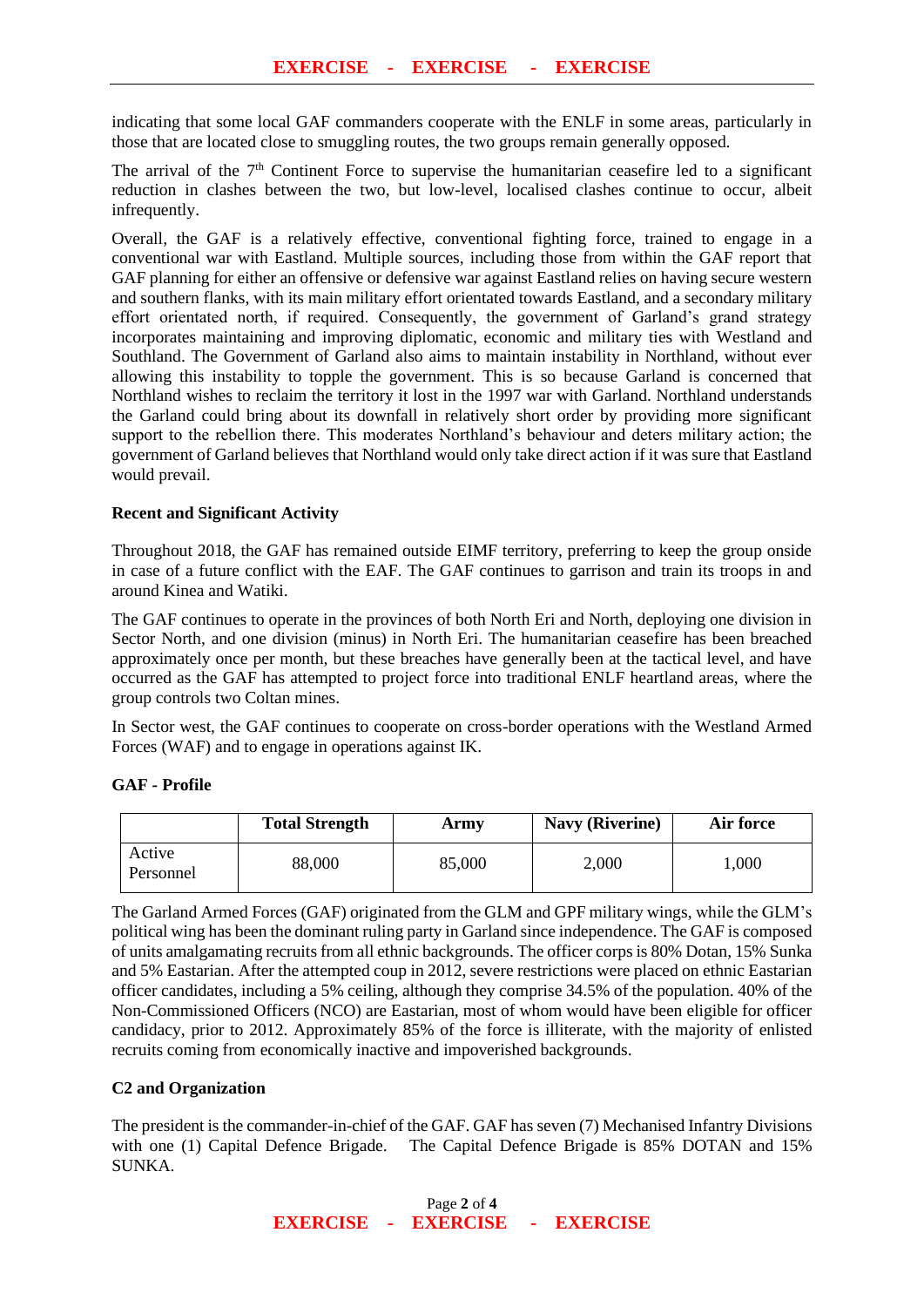## **Weapons and Equipment**

Mechanised capability: 2-300 Infantry Fighting Vehicles (BMP type - tracked); 2-300 Armoured Personnel Carriers (BTR type – wheeled).

Armour: T-72 Main Battle Tank: 110. According to the most recent International Defence Capability publication, only 67 T-72s are serviceable due to lack of replacement parts and poor maintenance.

Artillery: 152mm Self-propelled howitzer: 15; 122 mm Self-propelled howitzer: 20; and 122 mm Multiple Rocket System: 36.

Anti-Tank Weapons: RPG-7 Rocket propelled grenade launchers.

Air-Defence Weapons: Unconfirmed.

Infantry Weapons: 7.62 mm AK-47/AKM Assault Rifle; 7.62 mm HK G3A3 Assault Rifle; 7.62 mm PK/PKM General-Purpose Machine Gun; 12.7 mm NSVT/DShK Heavy Machine Gun; 12.7 mm DShK Heavy Machine Gun; 12.7 mm Type 85 Heavy Machine Gun; 40 mm RPG-7 series Rocket Launcher; and 40 mm Type 69-1 Rocket Launcher.

## **Role and Deployment of the GAF**

Currently, the GAF have internal law and order mandates and effectively, the GAF functions as a domestic counterinsurgency and the security force dealing with local conflicts, as well as providing security for the capital to complement the police force.

## **Morale**

The GAF has admitted that salaries for the soldiers take up most of its budget. Morale ranges from high to low, depending on whether salaries are paid on time. The CDB is always paid on time.

#### **External Operations**

The GAF maintains cooperation with the Westland Armed Forces (WAF) in combating the Imuna Kakuatan (IK) terrorist group in the border area.

#### **Conflict with the EAF**

Although Garland and Eastland signed a non-aggression treaty in 1995, bilateral relations have not been favourable, because of the disputed border between the two countries and the annexation of what is now the East Province. There have been periodic, small-scale skirmishes between the armed forces along the border. Negotiations over outstanding issues remain caught in the dynamics of recurrent cycles of progress and stalemate, periodic withdrawals from and returns to the negotiating table.

## **Deployment Areas**

The best GAF personnel are stationed in the capital – Garville. The GAF maintains one Capital Defence Brigade (with one Armour Brigade on permanent attachment), and one Mech Inf Division held in reserve just outside Garville.

The GAF maintains garrisons in the main urban areas of Central and West Provinces, and man some Forward Operating Bases (FOBs) along the border with Westland in order to assure cooperation with Westland. Total strength in these provinces is believed to be two Mech Inf Divisions (-).

A humanitarian ceasefire with the Eriyan National Liberation Front (ENLF) means that the GAF limits its operations in North Eri Province. However, it remains in its bases (Mech Inf Battalions) in the main urban areas and maintains a small presence in other FOBs (generally Company-sized) in less accessible areas such as Dahari.

> Page **3** of **4 EXERCISE - EXERCISE - EXERCISE**